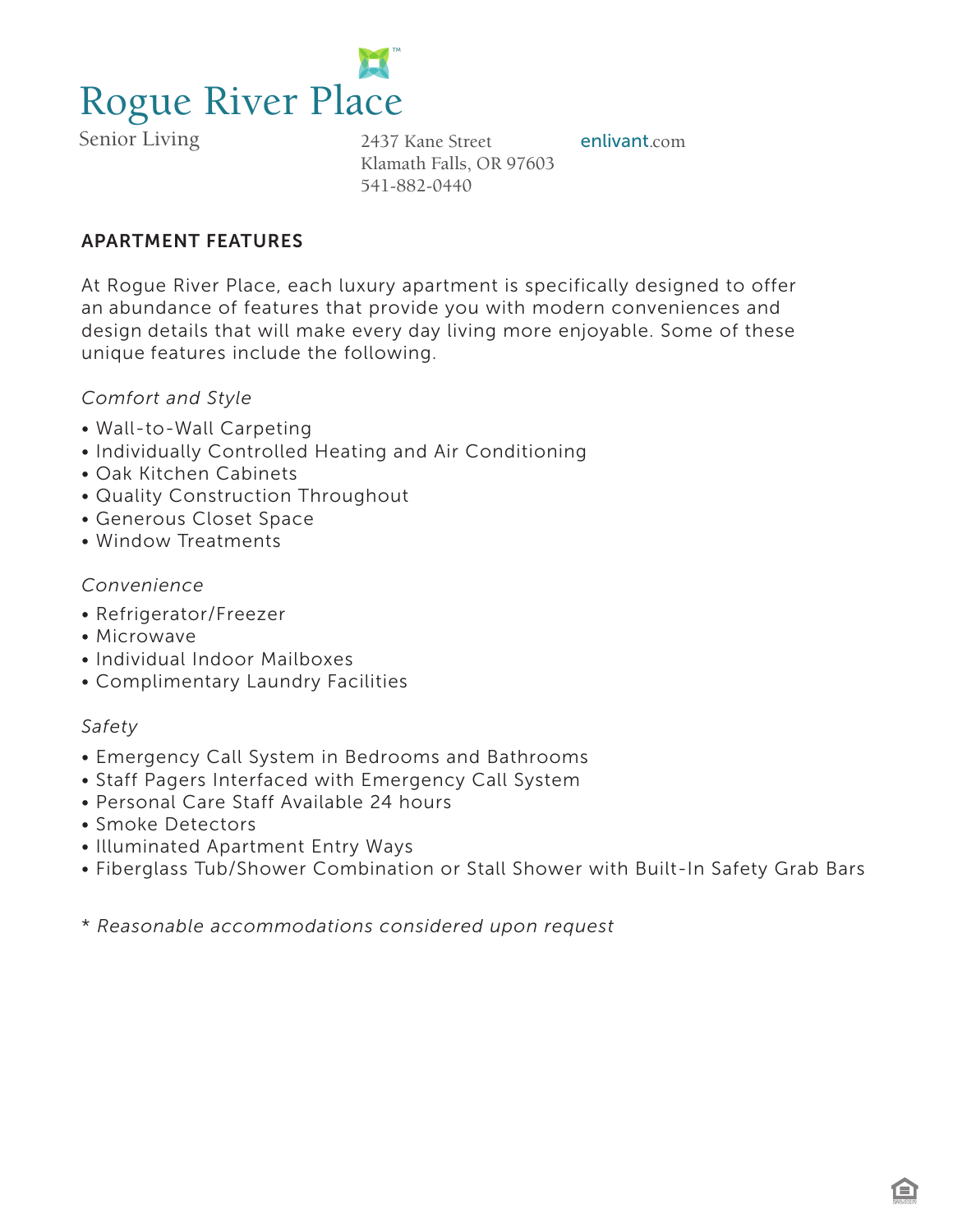

*Linkville House* 541-882-0440 Senior Living 2437 Kane Street **enlivant**.com Klamath Falls, OR 97603



# *254 Square Feet* Studio*(approximately)*

One Bath 254 Square Feet (approximately)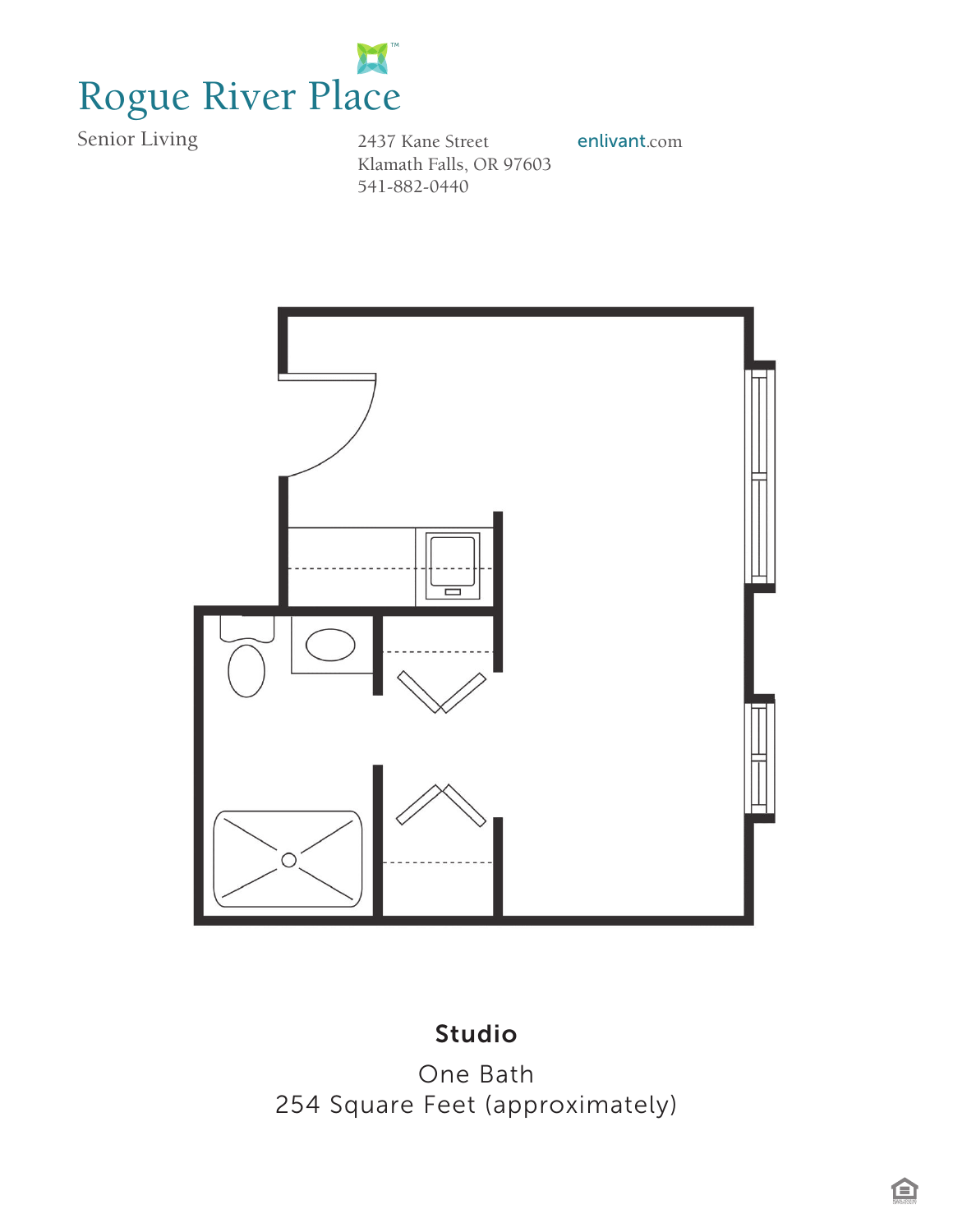

*Linkville House* 541-882-0440 Senior Living 2437 Kane Street **enlivant**.com Klamath Falls, OR 97603



#### *Studio Deluxe* **Deluxe Studio**

*326 Square Feet (approximately)* One Bath 326 Square Feet (approximately)